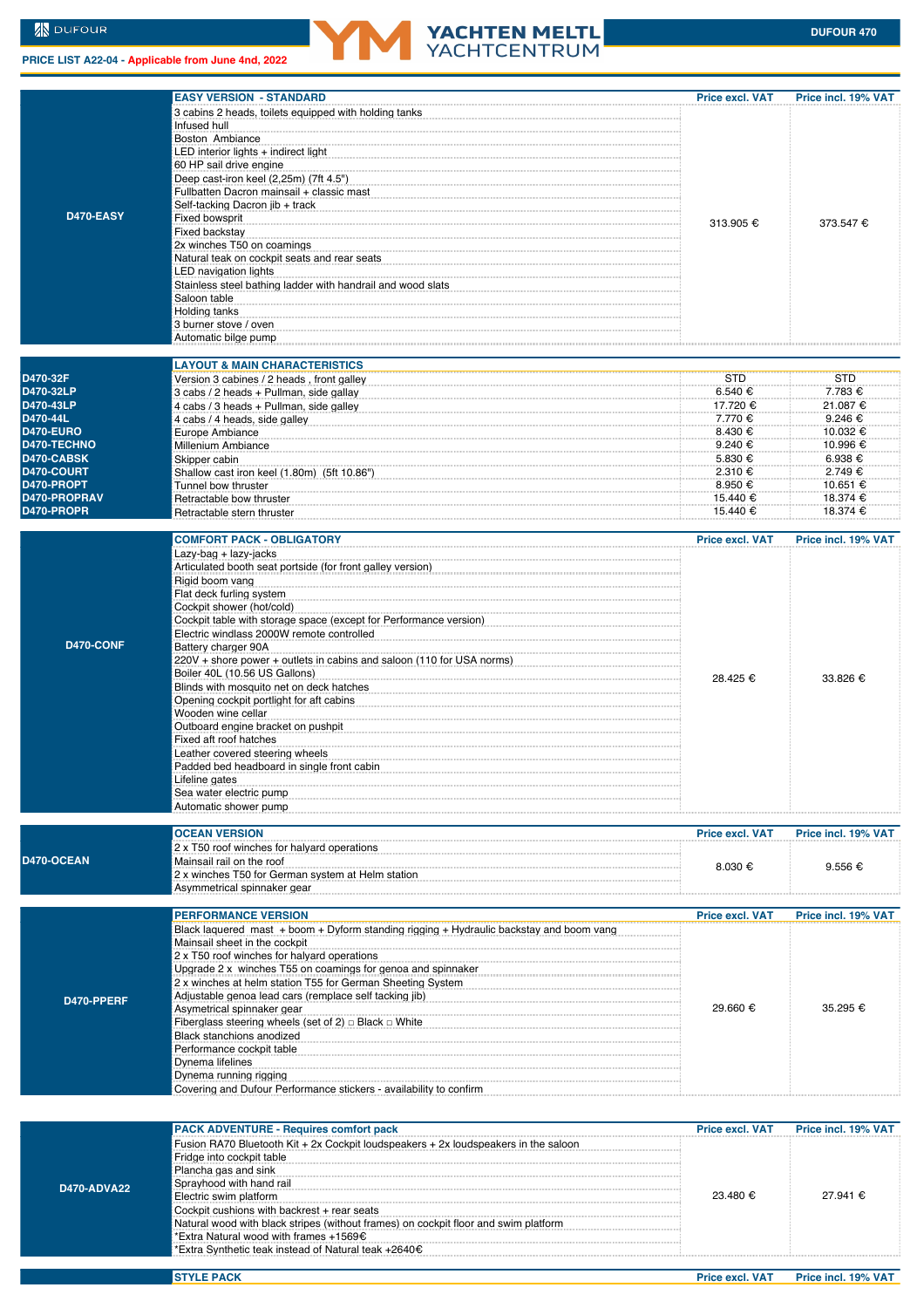| D470-PSTYLEA22                        | Leather inserts in single front cabin<br>Mirrors in saloon and front single cabin<br>Venetian blinds in the saloon, in aft cabins and front single cabin<br>Fabric lining inserts in the saloon and front single cabin<br>Carpet in saloon<br>Carpet in cabins | 12.110 €                           | 14.411 €                        |
|---------------------------------------|----------------------------------------------------------------------------------------------------------------------------------------------------------------------------------------------------------------------------------------------------------------|------------------------------------|---------------------------------|
|                                       | <b>ELECTRONIC SAILING PACK</b>                                                                                                                                                                                                                                 | Price excl. VAT                    | Price incl. 19% VAT             |
| D470-SAIL                             | Speedo wind vane log unit anemometer - I70s display on port side<br>Raymarine Evolution autopilot - L&S hydraulic motor - P70 s display on starboard<br>VHF Ray 63<br>AXIOM 7 GPS on starboard                                                                 | 14.265 €                           | 16.975 €                        |
|                                       | <b>ELECTRONIC CRUSING PACK - Requires Sailing Pack</b>                                                                                                                                                                                                         | Price excl. VAT                    | Price incl. 19% VAT             |
| <b>D470-CRU</b>                       | AXIOM 12 PRO GPS at cockpit table (incompatible Performance pack)<br>AIS 700 transmitter / receiver<br>VHF loudspeaker in cockpit                                                                                                                              | 8.040 €                            | 9.568 $\epsilon$                |
|                                       | <b>ELECTRONIC TRANSAT PACK - Requires Sailing + Crusing Pack</b>                                                                                                                                                                                               | <b>Price excl. VAT</b>             | Price incl. 19% VAT             |
| <b>D470-TRA</b>                       | Digital radar 18" - QUANTUM<br>Wireless Smartcontroller remote control<br>Second handset VHF RayMic on starboard helm station                                                                                                                                  | 7.415 €                            | 8.824 €                         |
|                                       |                                                                                                                                                                                                                                                                |                                    |                                 |
| D470-AFFSUP                           | <b>ELECTRONIC</b>                                                                                                                                                                                                                                              | <b>Price excl. VAT</b><br>970 €    | Price incl. 19% VAT<br>1.155 €  |
| D470-AXIOM12TC                        | Additional i70s display at the chart table<br>AXIOM 12 PRO Multifunction Display                                                                                                                                                                               | 6.170 €                            | 7.342 €                         |
| D470-CDEGUI                           | Double windlass control with chain counter                                                                                                                                                                                                                     | 1.080 €                            | 1.285 €                         |
|                                       | <b>HULL</b>                                                                                                                                                                                                                                                    | <b>Price excl. VAT</b>             |                                 |
| <b>D470-NOIR</b>                      | Antifouling with hull preparation : black                                                                                                                                                                                                                      | 3.765 €                            | Price incl. 19% VAT<br>4.480 €  |
| D470-NOIRE                            | Extra for Epoxy protection                                                                                                                                                                                                                                     | 3.090 €                            | 3.677 €                         |
|                                       | <b>ENGINE</b>                                                                                                                                                                                                                                                  | <b>Price excl. VAT</b>             | Price incl. 19% VAT             |
| D470-R60                              | 3 blades folding propeller 60 hp                                                                                                                                                                                                                               | 2.540 €                            | 3.023 €                         |
| D470-R75                              | 4 blades folding propeller 75 hp                                                                                                                                                                                                                               | 4.080 €                            | 4.855 €                         |
| D470-75                               | Upgrade to 75 hp engine - Saildrive                                                                                                                                                                                                                            | 6.360 €                            | 7.568 €                         |
|                                       | <b>RIGGING / DECK HARDWARE</b>                                                                                                                                                                                                                                 | <b>Price excl. VAT</b>             | Price incl. 19% VAT             |
| <b>D470-ME</b>                        | Furling mast (manual), mainsail without batten (incompatible very long keel & Performance pack)                                                                                                                                                                | 3.510 €                            | 4.177 €                         |
| D470-VOILESOFF                        | GV & Génois 108% Offshore - Upgrade standard sail in Dacron                                                                                                                                                                                                    | 7.785 €                            | 9.264 $\epsilon$                |
| D470-FOCOFF<br><b>D470-CZER</b>       | Self Tacking Jib offshore (replacing standard self taking jib)<br>Code 0 with furling system (incompatible Performance pack)                                                                                                                                   | 4.540 €<br>12.345 €                | 5.403 €<br>14.691 €             |
| D470-GVFULL                           | GV Performance full batten - Require Performance pack                                                                                                                                                                                                          | 9.990 €                            | 11.888 €                        |
| <b>D470-GEN108</b>                    | Genoa Performance - Require Performance pack                                                                                                                                                                                                                   | 7.785€                             | 9.264 $\epsilon$                |
| <b>D470-CHARGEN</b><br>D470-GENDAC    | Adjustable genoa tracks and cars - Caution, this option deletes the self tacking jib - Include genoa<br>Dacron Genoa 108% - Require Fulltrack option                                                                                                           | 3.245 €<br>4.840 €                 | 3.862 €<br>5.760 €              |
| <b>D470-FULLTRACK</b>                 | Self Tacking Jib tracks + Genoa tracks (Self Tacking Jib in std)                                                                                                                                                                                               | 1.235 €                            | 1.470 €                         |
| D470-WINGER                           | 2 x T50 helsman winches at the helm station for German Sheeting System (German System included)                                                                                                                                                                | 4.940 €                            | 5.879 €                         |
| <b>D470-WINGEREL</b>                  | 2 x Electric helsman Winches T50 for German Sheeting System (set of 2)- Incompatible option D470-                                                                                                                                                              | $9.920 \text{€}$                   | 11.805 €                        |
| D470-WINDRELBD                        | <b>WINGER</b><br>Electric roof winch T50 PS - requires the Ocean or the Performance pack                                                                                                                                                                       | 4.790 €                            | 5.700 €                         |
| D470-WINDRELTD                        | Electric roof winch T50 SB - requires the Ocean or the Performance pack                                                                                                                                                                                        | 4.790 €                            | 5.700 €                         |
| D470-WPBDELEC                         | Electric winch T50 PS on coamings (Mainsail halyard in Easy version)                                                                                                                                                                                           | 4.790 €                            | 5.700 €                         |
| D470-WPTDELEC<br>D470-ACSPIBD         | Electric winch T50 SB on coamings<br>Asymmetrical spinnaker gear                                                                                                                                                                                               | 4.790 €<br>2.100 €                 | 5.700 €<br>2.499 €              |
| D470-ETAILAR                          | Removable forestay + 1 staysail halyard                                                                                                                                                                                                                        | 4.075 €                            | 4.849 €                         |
|                                       |                                                                                                                                                                                                                                                                |                                    |                                 |
| D470-PASCO2                           | <b>DECK EQUIPMENT</b><br>Natural vood decks with frames - Require adventure pack                                                                                                                                                                               | <b>Price excl. VAT</b><br>12.975 € | Price incl. 19% VAT<br>15.440 € |
| D470-PASCO5                           | Synthetic teak decks with grey joints with frames- Require adventure pack                                                                                                                                                                                      | 14.830 €                           | 17.648 €                        |
| <b>D470-FULL01</b>                    | Full wood on boat with frames                                                                                                                                                                                                                                  | 21.630 €                           | 25.740 €                        |
| <b>D470-FULL02</b><br><b>D470-BIM</b> | Full synthetic teak on boat with frames<br>Twin zone bimini (helmsman + seat) with LED imcompatible with Performance pack                                                                                                                                      | 24.720 €<br>9.590€                 | 29.417 €<br>11.412 €            |
| D470-ACAB                             | Sprayhood                                                                                                                                                                                                                                                      | 4.530 €                            | 5.391 €                         |
| D470-HTCOCK                           | Covers for steering wheels + cockpit table manufactured covers for steering wheels + cockpit table                                                                                                                                                             | 1.280 €                            | 1.523 €                         |
| D470-PETIN<br>D470-MOUIL              | Stainless steel bow protection<br>Main mooring kit (anchor + chain + rope) + 3 lines + 6 fenders                                                                                                                                                               | 670€<br>2.875 €                    | 797€<br>3.421 €                 |
| <b>D470-BOSS</b>                      | Retractable davits (maximum 50 kg per davit) - please check availability with Dufour                                                                                                                                                                           | 4.540 €                            | 5.403 €                         |
| <b>D470-LBS</b>                       | Sunbed with integrated trunk and natural wood top                                                                                                                                                                                                              | 5.060 €                            | 6.021 €                         |
| D470-BARN<br>D470-BARB                | Fiberglass steering wheels (set of 2) Black<br>Fiberglass steering wheels (set of 2) White                                                                                                                                                                     | 2.840 €<br>2.840 €                 | 3.380 €<br>3.380 €              |
| <b>D470-CKCOUSS</b>                   | Cushions for cockpit seats and backrests + aft seats + helmsman's backrest                                                                                                                                                                                     | 8.030 €                            | $9.556 \in$                     |
| D470-COULUX6                          | Sunbed cushions                                                                                                                                                                                                                                                | 2.322 €                            | 2.763 €                         |
| D470-COULUX4<br>D470-COULUX5          | Roof sunbathing cushions <b>contained a state of the contact of the contact of the contact of the contact of the contact of the contact of the contact of the contact of the contact of the contact of the contact of the contac</b>                           | 2.275 €<br>1.605 €                 | 2.707 €<br>1.910 €              |
|                                       | Sunbathing cushions roof front                                                                                                                                                                                                                                 |                                    |                                 |
|                                       | <b>INTERIOR</b>                                                                                                                                                                                                                                                | <b>Price excl. VAT</b>             | Price incl. 19% VAT             |
| <b>D470-BUSISEAT</b><br>D470-SABR     | Business seat (only front galley version)<br>Extra for SAHARA BROWN saloon cushions                                                                                                                                                                            | 5.300 €<br>1.225 €                 | 6.307 €<br>1.458 €              |
| D470-SABE                             | Extra for SAHARA BEIGE saloon cushions                                                                                                                                                                                                                         | 1.225 €                            | 1.458 €                         |
| <b>D470-BB</b>                        | Extra for BONANZA BEIGE saloon cushions                                                                                                                                                                                                                        | 1.225 €                            | 1.458 €                         |
| D470-RABES<br>D470-RAGS               | Extra for RABBANI BEIGE saloon cushions<br>Extra for RABBANI GREY saloon cushions                                                                                                                                                                              | 1.225 €<br>1.225 €                 | 1.458 €<br>1.458 €              |
| D470-RALG                             | Extra for RABBANI LIGHT GREY saloon cushions [1999] [1999] [1999] [1999] [1999] [1999] [1999] [1999] [1999] [1                                                                                                                                                 | 1.225 €                            | 1.458 €                         |
| <b>D470-SOBE</b>                      | Extra for SOFT BEIGE saloon cushions                                                                                                                                                                                                                           | 2.090 €                            | 2.487 €                         |
| D470-TABLUXE<br>D470-CARTRAN          | Electric base + "luxury" saloon table - availability to confirm<br>Saloon table convertible into berth                                                                                                                                                         | 3.525 €<br>1.155 €                 | 4.195 €<br>1.374 €              |
| <b>D470-SOM3</b>                      | Slatted mattress support 3 cabins version                                                                                                                                                                                                                      | 2.670 €                            | $3.177 \&$                      |
| <b>D470-SOM4</b>                      | Slatted mattress support 4 cabins version                                                                                                                                                                                                                      | 3.560 €                            | 4.236 €                         |
| D470-MOQCAR<br>D470-MOQCAB            | Carpet in saloon                                                                                                                                                                                                                                               | 2.865€                             | $3.409 \epsilon$                |
|                                       | Carpet in cabins                                                                                                                                                                                                                                               | 2.865 €                            | 3.409 €                         |